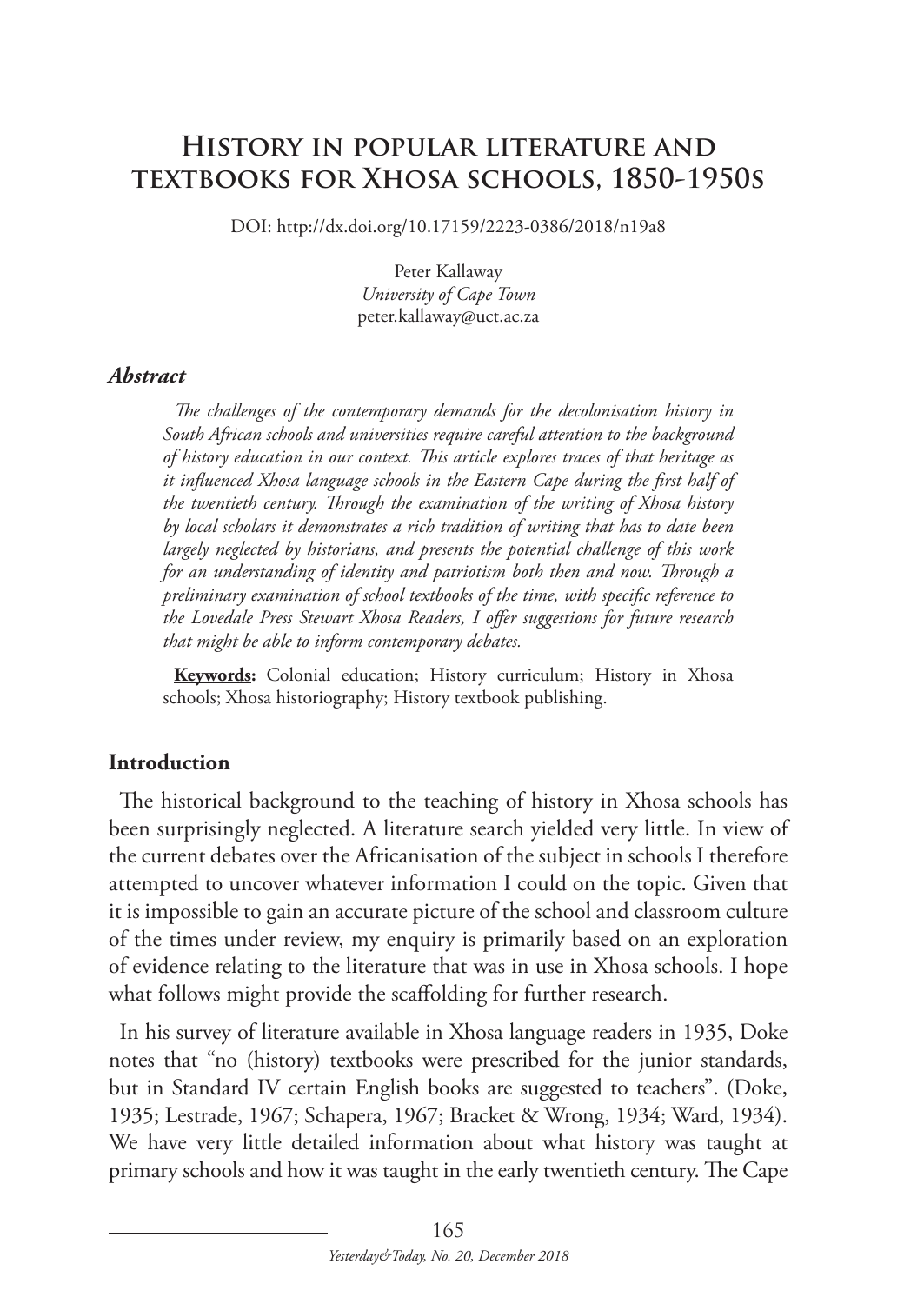Department of Public Education's voluminous *The Primary School: Suggestions for the Consideration of Teachers* (1923/1929) made broad suggestions on these matters which were roundly criticized by WM Tsotsi, a leading member of the Cape African Teachers Association (CATA), for making a distinction between the recommendations for white and black schools. In essence he was against the tendency to assume that Africans could only effectively engage with material that required them to remember the "stories of great man and great deeds simply told", while white children, he asserted, were being introduced to world history and civics. He also argued for a greater emphasis on South African history if the subject was to provide as platform for "critical citizenship".

At mission high schools at this time most textbooks were either published in Britain, by Longmans Green or Macmillan, or by South African publishing houses such as Juta or Maskew Miller. The texts used by African high school learners were usually the same as those prescribed in white schools in the Cape, Natal, Orange Free State and the Transvaal. Those that I have been able to trace for the early twentieth century are as follows (those published in Britain): *Macmillan's South African History Readers* (London: Macmillan,1903/1906); William C Scully, *A History of South Africa from the Earliest Days to Union*  (London, Longmans, Green & Co., 1915/1922) (based on the work of Theal and Cory); Cecil Servaas de Kock, Fowler & CJJ Smit, *Junior Certificate History Course* (London, Longmans Green, 1930). In later years the Fowler and Smit series came to be synonymous with apartheid school history. When I taught high school history at Wynberg Boys High School in Cape Town in the late 1960s their *History for the Cape Senior Certificate and Matriculation*  (Cape Town, Maskew Miller, multiple editions) was considered to be the bible for matric candidates. The other texts published in the Cape that I have been able to find are: George McCall Theal, *Short History of South Africa for Use in Schools* (Cape Town, 1888-1908 various editions); Joseph Whiteside, *A New School History for South Africa* (Cape Town, Juta, 1897); Marie Hartill & ED Slater, *Maskew Miller's Nieuwe Geskiedenis vir Zuid Afrika* (Kaapstad, Maskew Miller, 1912); M Hartill, *Maskew Miller's Elementary Course of South African History to 1820* (Cape Town, Maskew Miller, 1920); *Maskew Miller's Historical Reader (new syllabus) for South African Schools* (Cape Town, Maskew Miller, 1920); RB Hawes, *Jutas History for Matriculation Students* (Cape Town, Juta,1924); T Young & FW Reitz (after Theal & Cory) *Maskew Miller se korte geskiedenis van Suid Afrika vir gebruik in skole* (Kaapstad, Maskew Miller, [1921-full date not available]); A Jenner, *Juta's New History Reader for Primary School, Std. IV* (Cape Town, Juta, first impression, 1932).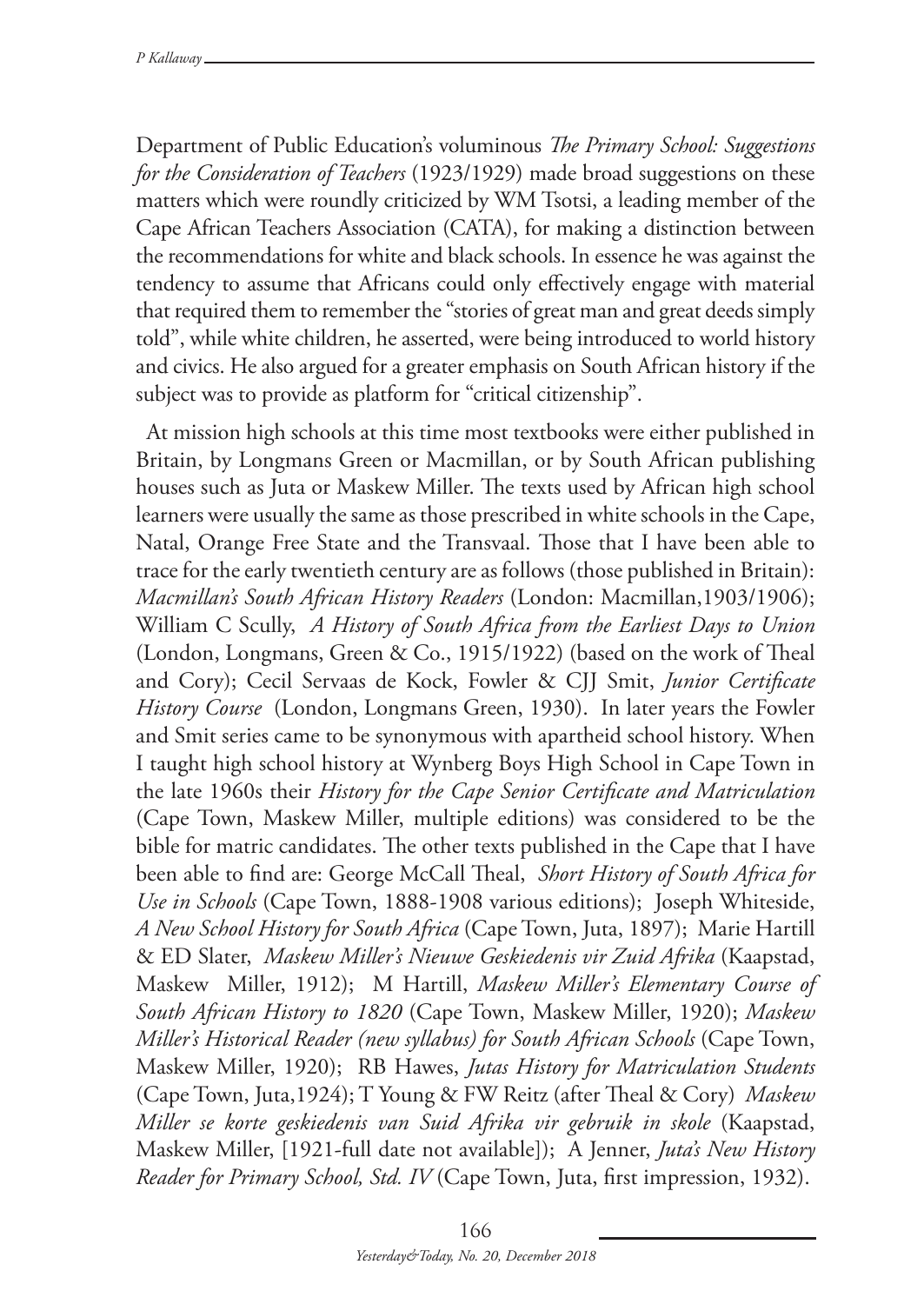The only history texts that I have been able to discover which were prepared exclusively for African learners in South Africa prior to the apartheid era were Rev Joseph Whiteside's, *A New School History of South Africa* (Cape Town, Juta, 1897, reprinted 1906, 1916); Peter AW Cook's *South African History for Natives* (London, Longmans, 1932-1943); E Jacottet, *Historiea South Africa – E-Ngolet soeg Likoko* (South African History for Schools), (Morija, Sesoto Book Depot, 1939); MW Waters, *Stories from History for Bantu Children* (Std. I & II; III & IV; V & VI) (Cape Town, Jutas, [194- full date not available]), and RW Wells, *History for Bantu Schools* (London, Nelson, 1946). The work of Mary Waters needs particular attention as she seems to come closest to a sympathetic treatment of Xhosa history in formal textbooks. Her textbook.

*Our Native Land* with a section on "Four Great Africans" – "Moshesh the Statesman", "Khama the Christian", "Ndhlovukazi the Queen" and "Aggrey the Prophet" and reference to "neighbouring peoples, the Matabele and the Ma Tshona", and "the role of missionaries and their work" and "the coming of the white man", mark a significant landmark in historical textbook production.

It is also important to note that the Xhosa *Readers* used in schools included historical topics and extracts written by a variety of experts in Xhosa and Eastern Cape history, which reflected the practices developed in England relating to the production of language *Readers* for schools that were developed during the nineteenth century. To the best of my knowledge no research has even been done on these works or on the teaching of history in the mission schools of the Cape prior to the advent of apartheid after 1948.

This narrative neglects the emergence of a strong tradition of popular historical work among the new Xhosa intelligentsia who were concerned to recover the histories of their own people. Some were written in Xhosa and some in English (Maseko, 2017). Much of this work has only recently been made available in translation. I have arranged the works identified with that genre by Jeff Peires and Jeff Opland in chronological order. My major source here refers primarily to Peires's notes on "Xhosa Historical Writing" in *The House of Phalo*, in which he divides that work into chronological periods (Peires, 1981:175-179).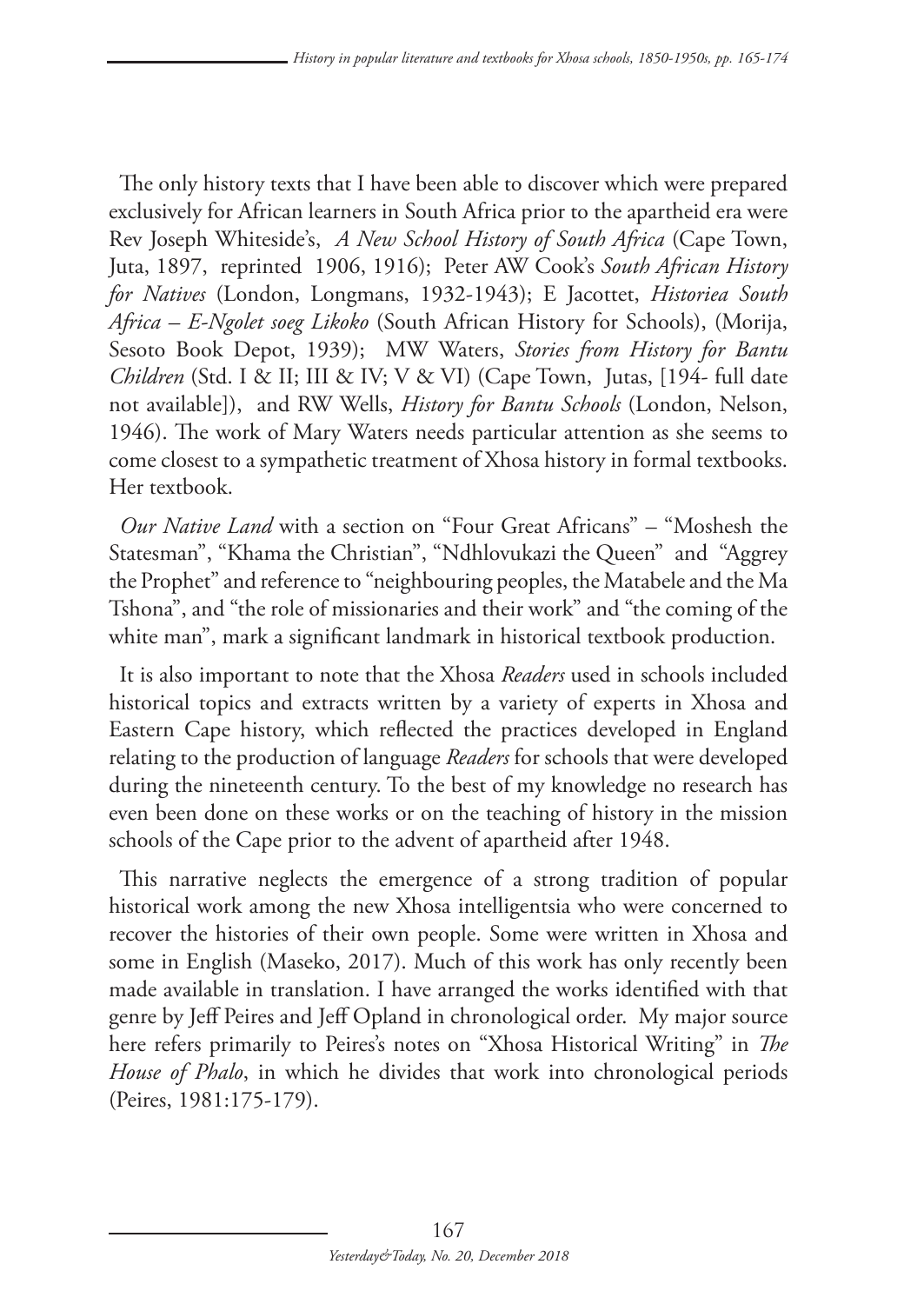## **The early generation of historical writers**

### *Late nineteenth century*

Peires (1981) associates the beginning of this tradition with the writings of William Gqoba, Isaac Wauchope, William Ntsikana and John Vimbe. William W Gqoba's key historical work includes *Imbali yama Xosa* (The History of the Xhosa People), (1887); *Imbali yase Mbo* (The History of the Eastern Territory) (1887); *Isizatu sokuxelwa kwe nkomo ngo Nongqause* (The motive for the Nongquause Cattle Killing, (1888) and *Isizwe Esinembali* (Xhosa History & Poetry) (Opland, 2015). Isaac Wauchope's writings includes *Inkosi zakwa Ngqika* (the Ngqika Chiefs), (1897-1898), *Iziganeko 1795-1828* (1898) (Annals of 1795-1828); *Amaroti akwa Xosa* (the Heroes of Xhosaland), (1908) and *The Natives and Their Missionaries* (Opland, 2008; Nyamende, 2000).

# *The later generation: Early 20th century*

A number of other writers are also referred to by Peires (1981) as making a contribution to the writing of Xhosa history during the first half of the twentieth century. Many of them draw on a mix of traditional *imibongi* and shared memory, and the evolving craft of historical analysis. There is no space here to make a critical evaluation of each of these works in terms of the critiera of modern historical research methodologies, but it is sufficient to my argument to establish that there was a healthy grown of historical literature of a variety of kinds at this time. I will list them by the date of their publications, though, given the nature of the constraints on publishing, many of these works were only published long after they were written, or they were published in an abbreviated, self-censored or edited form that does not always do justice to the original.

- Rubusana, WB (ed.). *Zemk Inkomo Magwalandini* (Away go the Cattle you Cowards). London: Butler & Frame, 1906 / Butler & Tanner 1911.
- Ayliff, J and Whiteside, J. *History of the Abambo, generally known as the Fingo*. Butterworth: Gazette, 1912 republished, Cape Town: Struik, 1962.
- Bokwe, JK. *Ibali likaNtsikana* (Ntsikana: The Story of an African Convert). Alice: Lovedale Press, 1914.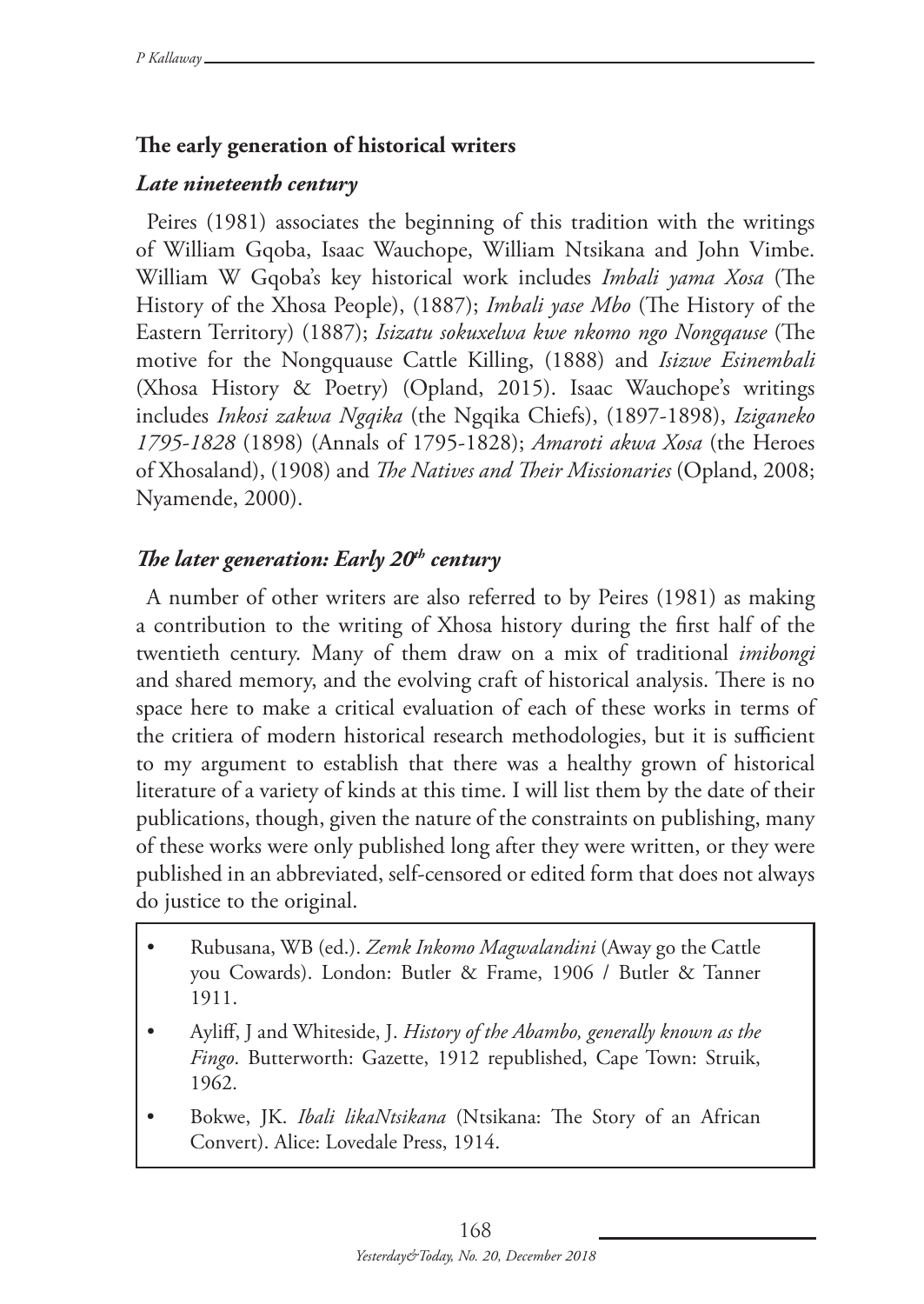- Soga, T. *Intalo ka Xosa* (Life of the Xhosa in the Old Days). Durban: Butterworth Press, 1916).
- Plaatje, S. *Native life in South Africa*. London: King, 1916.
- Jabavu, D. *The black problem*. London: King, 1916.
- Molema, SM. The Bantu. Edinburgh: Green, 1920.
- Fuze, Magema M. *Abantu Abamnyama Lapa Bavela Ngakona* (The Black People and Whence They Came: A Zulu View). Emfudisweni Mission Press, 1927.
- Waters, MW. *Nongqause: A drama of the cattle killing*. Cape Town: Maskew Miller,1924.
- • Cingo, WD. *Ibali laba Tembu* (The story of the Thembu), (1925/1927).
- • Cingo, WD. *Ibali laba Mpondo: Nama Bhaca, Xesibe, Mpondomise itao namesake Ntu* (The story of the Mpondo, Baca, Xesibe & Mpondomise people: Social and cultural issues of African people). Pondoland East: Palmerston Mission Press, 19-- (full date not available).
- • Soga, JH. *Abe-Nguni, aba- Mbo, Nama-lala* (1926 unpublished; eventually published as The South Eastern Bantu; Ama-Xosa Life and Customs). Johannesburg: Witwatersrand University Press, 1930. Lovedale Press, 1931.
- Kawa, RT. *I-Bali Lama-Mfengu* (The History of the Mfengu). Lovedale Press, 1929.
- Ndamase, VP. *Ama-Mpondo: Ibali ne-Ntlalo* (The History and Ways of the Mpondo). Lovedale Press, 192- (full date not available).
- • Ngani, AZ. *Ibali lama Gqunukhwebe* (The History of the ama-Gqunukhwebe). Lovedale Press, 1938.
- Msebenzi, (with Van Warmelo). *History of the Matiwane and the Amangwane tribe*. Pretoria: Government Printer, 1938.
- Ndawo, H. *Inxenye yen-Tsomi zase-Zweni* (folktale/short story). Lovedale Press, 1920.
- Ndawo, H. *Iziduko ama-Hlubi* (history/poems in original form). Lovedale Press, 1939.

Most commentators, from AC Jordan to Peires and Opland, agree that the outstanding figure and prolific writer that emerges in this story is Samuel Edward Krune Mqhayi (1875-1945) who manages to span the traditional/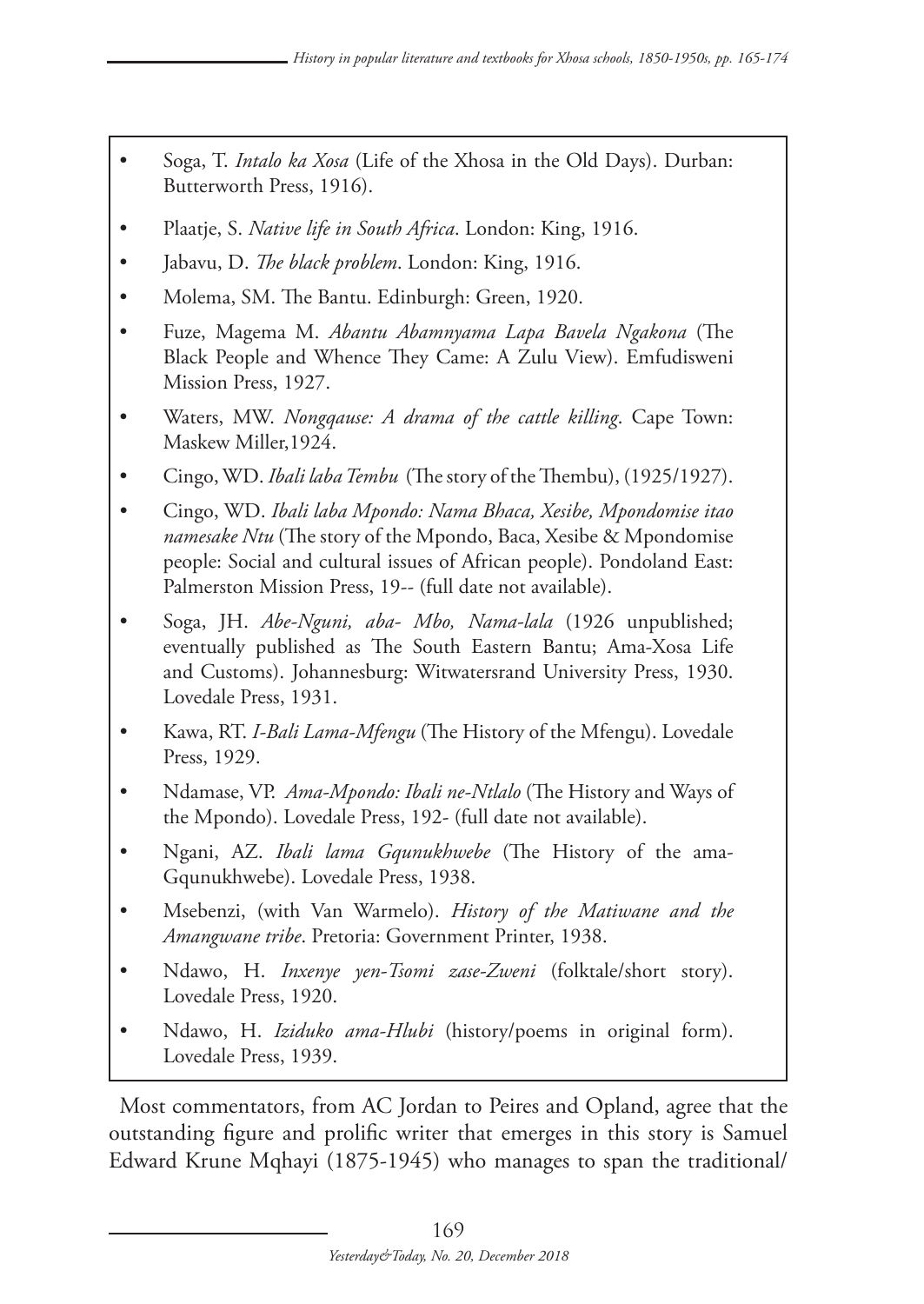modern divide and remain true to his identity in his rural home at *Ntabozuko* (Mount Glory) near Berlin in the Eastern Cape, while navigating the constraints placed upon his writing by the mission and colonial regime. As Lev Shoots (2014) points out, Mqhayi's "histories" of important Xhosa leaders, though they do not amount to a formal historical account, constitute part of his "larger project regarding the national consciousness of the Xhosa and other peoples" and amount to "a way of pushing back against the loss of tradition" and "correcting stereotypes found in colonial histories" (Shoots, 2014:48-50). He seems to have been the only author/editor listed above whose work appeared extensively in school textbooks such as *The Stewart Xhosa Readers* published by Lovedale Press. Though we have no study of precisely how he influenced the project, an analysis of the contents of the *Senior Reader* demonstrates that a considerable amount of his writing was included. (see Appendix A which provides a list of Mqhayi's publications included in the *Stewart Senior Xhosa Reader* which was published from 1936 to the early 1940s).

Mqhayi wrote a great deal of material which ranged from the retelling of folk tales and *isibongi*, to modern novels, biography, natural history, poetry and plays, but his work never moves far from the overarching themes of Xhosa history, cultural identity, colonialism, missionaries and Cape politics. His much anticipated work on the history of the Xhosa, *I Bali le Zizwe ezi Ntsundu,* was uncompleted and the manuscript has been lost. The fragments of his historical writing have survived and have been edited and translated by Jeff Opland (2009) and his co-translators/editors, in *Abantu besizwe: Historical and biographical writings, 1902-1944.* This includes a variety of praise poems and historical writings including pieces on Nongqause, Ndlambe, Ngqika, Maqoma, Ntsikana, Rharabe, Sarhili, and Mpande as well as many writings and obituaries of the well-known figures including John Knox Bokwe, Rubusana, Richard Kawa, JT Jabavu, W Wauchope, W Mpamba, JH Soga, Dr AB Xuma, Charlotte Maxeke and many others. This rich scholarship was never to see the light in a consolidated document during Mqhayi's lifetime.

The works referred to above would have featured prominently in the library of the new elite of the Eastern Cape in the pre-War era. But they have still not made their way into formal historical literature to the present day, in whatever way that is defined. The recording of oral history, and the understanding of how it came to influence the emergent literature of those who had been educated in mission schools, was only engaged with seriously by historians from the time of the publication of Jan Vansina's *Oral Tradition* in 1961.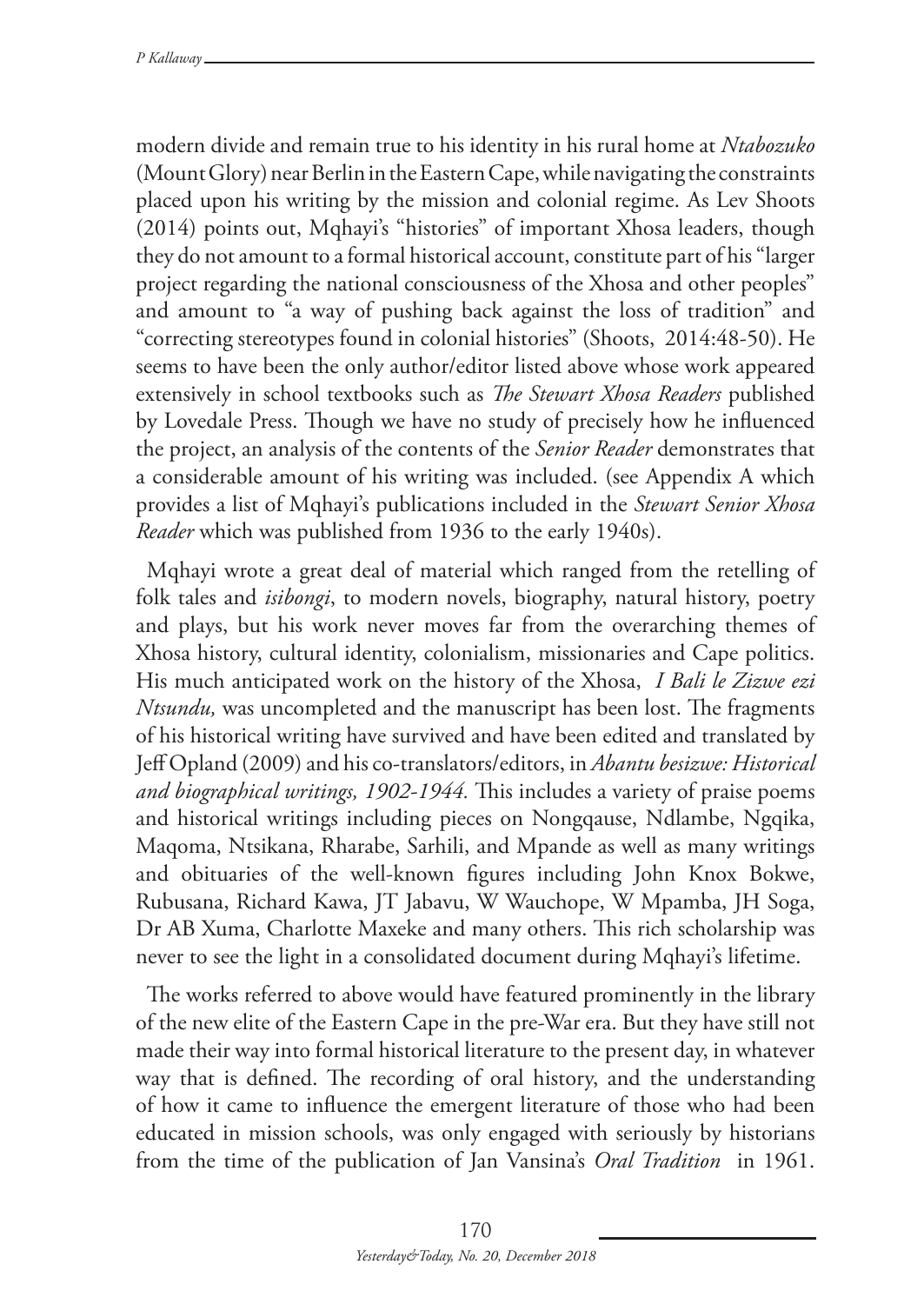This was closely followed by the ground-breaking volume by Monica Wilson and LM Thompson, *Oxford History of South Africa*, Vol. 1, which, strongly influenced by social anthropology, sought to bring African history into the mainstream of historiography for the first time in South Africa. But just as space seemed to be opening up for an Africanist approach to historical research, and the possibility of greater influence for those who situated themselves in the tradition outlined above, the new revisionist Marxist historiography came to dominate the field and class rather than race and ethnicity came to dominate historical scholarship at the end of the apartheid era.

Despite the constraints of apartheid on school curriculum, spaces were opened up for a more flexible approach to the matriculation history syllabus through the Joint Matriculation Board from the 1980s as the curriculum and the examination were specifically designed, in keeping with the New History approach to school history, to stress analytical thinking over rote learning. The changes were demonstrated in a new generation of textbooks like Jan J Breitenbach (ed.). *South Africa and the Modern World, 1910-1970*. (Pietermaritzburg: Shuter and Shooter, 1974) and Peter Kallaway (ed.). *History Alive 9 and 10* (Pietermaritzburg, Shuter & Shooter, 1986-7), but these changes displayed scant regard for the tradition of historical writing represented by the Xhosa literary tradition referred to above.

Outside of the formal school curriculum, the Communist Party night schools curricula for adult worker education was concerned to emphasise the disastrous effects of colonialism and dispossession on African peoples in Southern Africa and stressed the creation of an economic underclass through the violence of political and economic control. However there was little recognition of the role of African culture in this account, and the role of African intellectuals and spiritual leaders was seldom highlighted. I am open to correction on this point as I have not been able to locate specific historical writing designed for use in the Worker's Night Schools.

Perhaps the most significant and sympathetic contribution to a revision of South African history with an emphasis on the role the black community in history prior to the 1960s is to be found in Eddie Roux's *Time Longer than Rope* (Roux,1948:7). He set out to write "a general account of the political history of the black man [sic] in South Africa, the battles he has waged, the organisations he has built and the personalities that have taken part in the struggle". Yet, for all its strengths in foregrounding an African viewpoint relating to the history of South Africa, his focus on the effects of conquest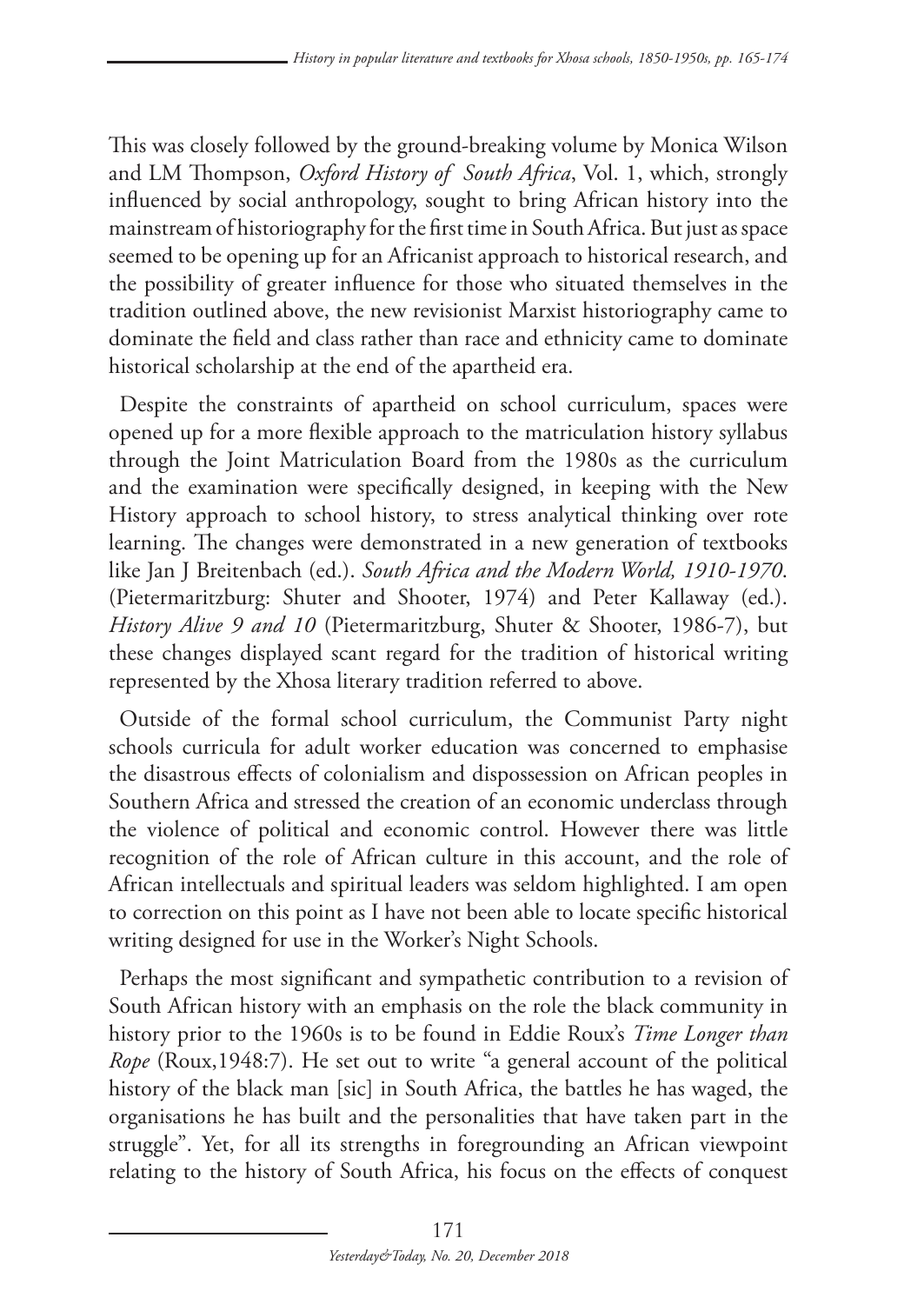and modernisation, and the proletarianisation of the African population, this work lacks an awareness of the tradition of historical writing emphasised here.

Finally, the historical writing of members of the Non-European Unity Movement and the Teachers' League of South African (TLAS) by Dora Taylor (Nosipho Majeke), *The Role of the Missionaries in Conquest,* (Johannesburg, Society for Young Africa,1952) along with Hosea Jaffe's, *Three Hundred Years* (Mnguni), (Cape Town: APDUSA, 1988) and *The Contribution of Non-European Peoples to World Civilization (Wynberg: New Unity Movement,1992),* for all their strengths in emphasising an alternative historical perspective, also fail to recognise the tradition I have highlighted above.

# **Conclusion**

The challenges of history education in contemporary South Africa are daunting. The selection of curriculum content, and even the ethos and methodology of the discipline is a site of considerable contention. While the significance of world history for education at university and school is not challenged, the choice of focus relating to African and South African history represents considerable challenges. An attempt to consider our own historiography in all its diversity and the relation of various historical traditions to the theory and practices of the school curriculum seems to provide a key site for an exploration of these complexities and to offer the promise of a secure future for the subject in schools. A key challenge at the present time to those who would "decolonise" the discipline of history and the history curriculum at school and university would seem to be to return to the rich tradition referred to above, and attempt to see how it can be reshaped and revived to enable it to take its rightful place in current historiography.

# **Appendix A**

**Bennie, WG (Editor). Mqhayi's contributions to the Stewart Xhosa Senior Reader (Published by Lovedale press in various impressions between 1936 and the 1940s)**

| <b>ULUHLU LWEZIFUNDO</b><br>CONTENTS)                                                  | <b>PAGES</b> |
|----------------------------------------------------------------------------------------|--------------|
| IINCWADI ZESIKHOSA ZABAFUNDI Umbongo weentaka (poem)<br>(Books of the Learning Centre) | $5 - 7$      |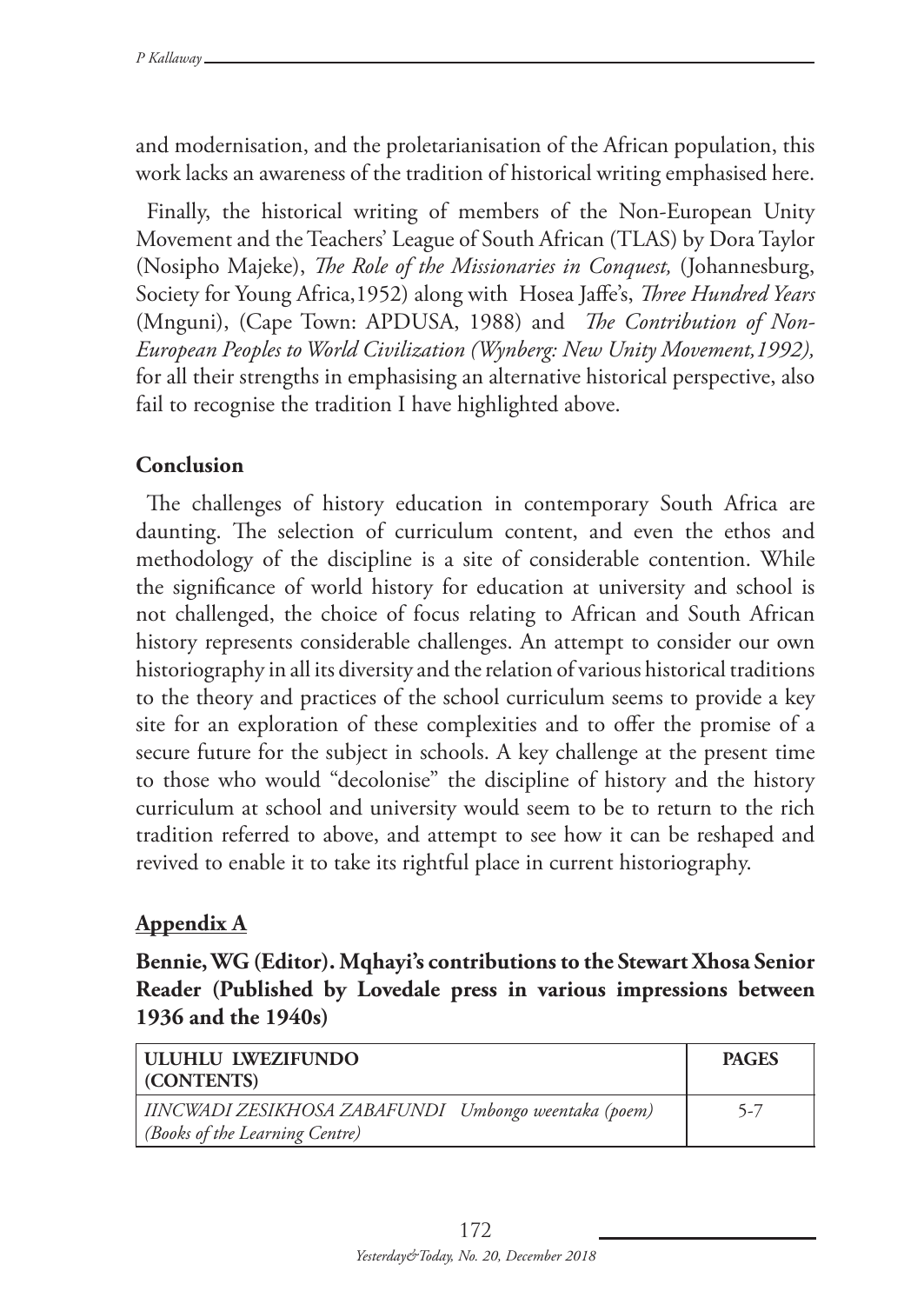| IITAKA EZIBALULEKILYO EMA-XHOSENI - I & II<br>(Important features in the Church)                            | $8 - 20$    |
|-------------------------------------------------------------------------------------------------------------|-------------|
| <i>IMBEKO</i><br>(Honour)                                                                                   | $21 - 25$   |
| (+ FW Fitz-Simons no SEK Nqhayi) UMZI WEENYOKA<br>(City of Snakes)                                          | 68-73       |
| UKUFIKA KWETSHAWE<br>(Arrival Date)                                                                         | 81-93       |
| 1. AA! ZWE LIYA Z, UZA!<br>(AA! The world is Coming, Coming)                                                |             |
| 2. BAYETHE! LANGA LIKHANYA !<br>(Put it! The Sun shines)                                                    |             |
| 3. ITSHAWE LASE-BRITANI<br>(Awarded to Britain)                                                             |             |
| <b>IZIILO EZIKHULU</b><br>(These are the Great)                                                             | 93-98       |
| U-DON-JADU<br>$(Don$ -Jadu)                                                                                 | 116-122     |
| 1. Iinciniba<br>(Ostrichs)                                                                                  |             |
| 2. Amazkhwenkwe<br>(Boys)                                                                                   |             |
| 3. Iintombi<br>(Daughters)                                                                                  |             |
| IQAKAMBA<br>(Cricket)                                                                                       | 153-158     |
| AA! LWANGANDA!<br>(AA! An increase)                                                                         | 187-190     |
| U-MAQOMO<br>(Not attributed - but since Mqhayi wrote on this topic it seems likely<br>that it was his work) | 190-192     |
| ABU-THWA, AMA-LAWU, NAMA-XHOSA<br>(Response to Schapera's contribution on Khoisan)                          | $139 - 242$ |

### **References**

Bennie, W 1934. *The Stewart Xhosa Readers*: *Primer to Standard 6*. Alice: Lovedale Press.

Brackett, DG & Wrong, M 1934. Some notes on History and Geography textbooks for Africa. *Africa,* VII (2):199-212.